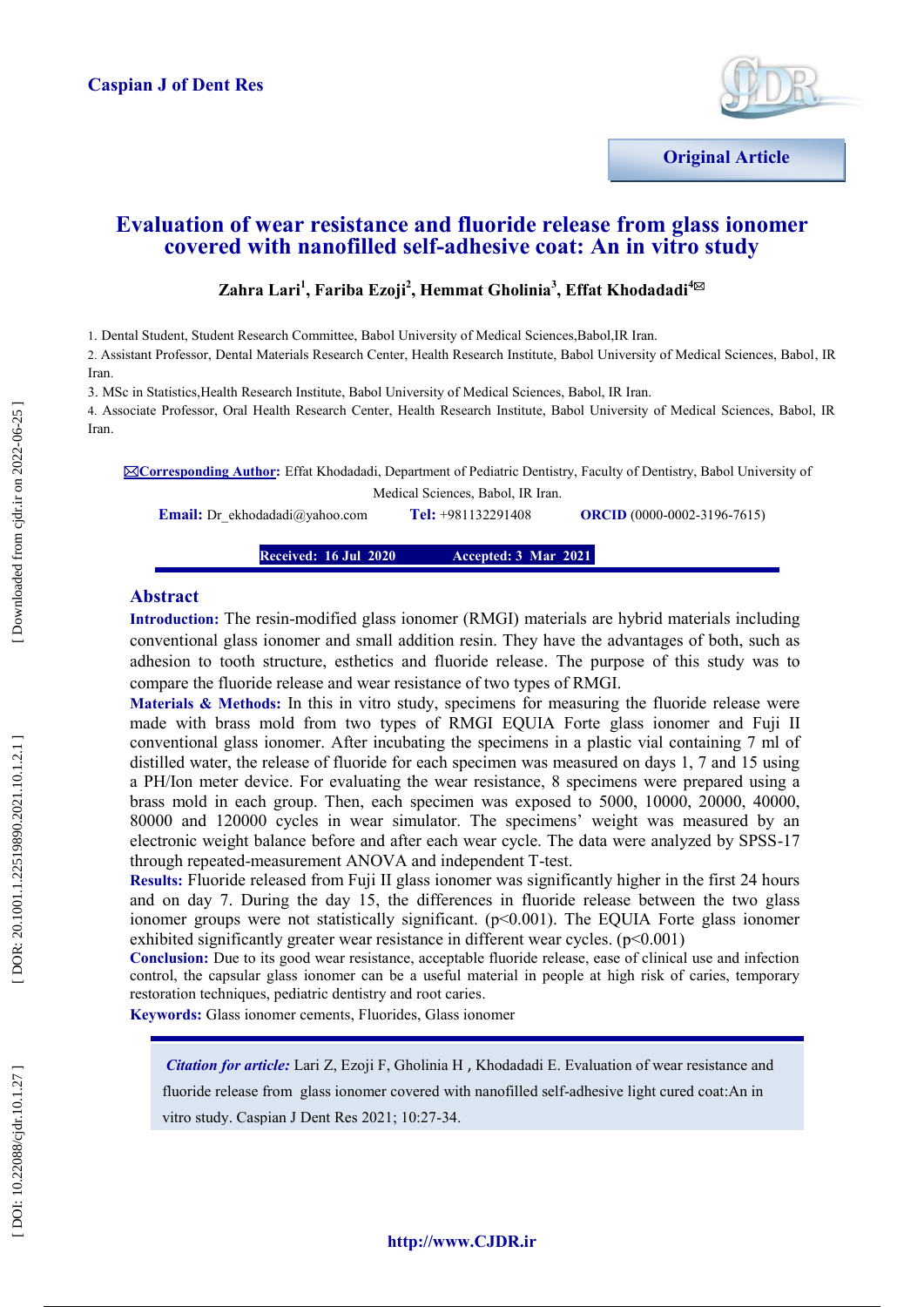

# **آزاد سازی فلوراید از گالس آینومر پوشش داده شده با پوشش نانو بررسی مقاومت سایش و سلف ادهسیو: یک مطالعه آزمایشگاهی**

# زهرا لاری <sup>י</sup>، فریبا ازوجی <sup>۲</sup>، همت قلی نیا <sup>۳</sup> ،عفت خدادادی <sup>٤</sup>\*

۱. دانشجوی دندانپزشکی،کمیته تحقیقات دانشجویی، دانشگاه علوم پزشکی بابل، بابل ، ایران. . ۲. استادیار، مرکز تحقیقات مواد دندانی ،پژوهشکده سلامت، دانشگاه علوم پزشکی بابل، بابل ، ایران. . ۳. کارشناسی ارشد امار، پژوهشکده سلامت ، دانشگاه علوم پزشکی بابل، بابل ، ایران. . ۴. دانشیار، مرکز تحقیقات سلامت و بهداشت دهان،پژوهشکده سلامت، دانشگاه علوم پزشکی بابل، بابل، ایران. . **پویسنده مسئول:** عفت خدادادی، گروه دندانپزشکی کودکان ، دانشکده دندانپزشکی، دانشگاه علوم پزشکی بابل، بابل، ایران.<br>**یست الکترونیکی: dr\_ekhodadadi**@yahoo.com

### **چکیدٌ**

**مقدمه:** رزین مدیفاید گلاس اینومر موادی هیبریدی مشتمل بر گلاس اینومر معمولی و مقادیری رزین هستند . این مواد مزایایی از هر دو جز مانند اتصال به بافت دندان ، زیبایی و ازاد سازی فلوراید را دارا هستند. هدف این مطالعه مقایسه مقاومت سایش و آ آزادسازی فلوراید دو نوع رزین مدیفایدگلاس آینومر بود.

مو**اد و روش ها:** در این مطالعه ازمایشگاهی ، نمونه ها برای اندازه گیر ی آزادسازی فلوراید با مولد برنجی از دو نوع رزین مدیفاید .ذًشذ ِساخت (*EQUIA Forte glass ionomer and Fuji II conventional glass ionomer*( هرٌَای گالس نمونه ها در ویال پلاستیکی حاوی ۲ میل*ی لیتر آب مقطرانکوبه و آزادسازی فلوراید با دستگاه PH/Ion meterاختصاصی یون* فلوراید، روزهای ۲،۱ و ۱۵ اندازه گیری شد. برای سنجش مقاومت سایشی از هر گروه ۸ نمونه با استفاده از مولد برنجی آماده شدند.سپس هر یک از نمونه ها تحت سیکل های ۱۰۰۰۰، ۲۰۰۰۰، ۲۰۰۰۰، ۴۰۰۰۰، و ۱۲۰۰۰۰ دور با استفاده دستگاه سایش قرار گرفتند. نمونه ها قبل و بعد هر سیکل سایشی با ترازوی دیجیتالی وزن شدند. جهت انجام آنالیز آماری نرم افزار SPSS I7 و هستقل استفادُ شذ. *T-test* ٍ )*Repeated Measurement ANOVA* آزهَى آهاری )

**یافته ها:** فلوراید آزاد شده Fuji II در ۲۴ ساعت اول و روز ۱۷م اندازه گیری به طور معناداری بالاتر بود (p<0.001) .میزان فلوراید آزاد شده روز ۱۵ام دو گروه گلاس آینومر تفاوت معناداری نداشت. مقاومت به سایش گلاس آینومر EQUIA Forte در<br>سیکل های مختلف سایشی، به طور معناداری بالاتر بود. (p<0.001)

ن**تیجه گیری:** به دلیل مقاومت به سایش خوب و ازادسازی فلوراید قابل قبول و سهولت استفاده بالینی ، رعایت کنترل عفونت، گلاس آینومر کپسولی می تواند ماده مفید در افراد با ریسک پوسیدگی بالا، تکنیک های ترمیم موقت، دندانپزشکی کودکان و<br>یوسیدگی ریشه باشد.

**ياژگبن كلیدی:** سواى گالس آیٌَهر ، فلَرایذ، گالس آیٌَهر

**Introduction**<br>**G**lass Ionomer Cements (GICs) were introduced to dental practice in the early 1970s and are now in widespread use primarily as direct restorative material owing to their unique property of being able to chemically bond with enamel and dentin and to release fluoride. The GICs are made of powder and liquid components; the powder consists of calcium– aluminum–fluorosilicate glass, and the liquid is 35 -65%

polyacrylic acid.<sup>[1]</sup> Glass ionomer is a good alternative when the use of amalgam and composite becomes undesirable and is recommended for patients with mental or physical disabilities, children with poor cooperation and in atraumatic restorative technique  $(ART)$ . <sup>[2, 3]</sup> Today's modern restorative dentistry focuses on hard tissue removal by minimally invasive dental procedures, and on application of restorative materials that may have a therapeutic effect on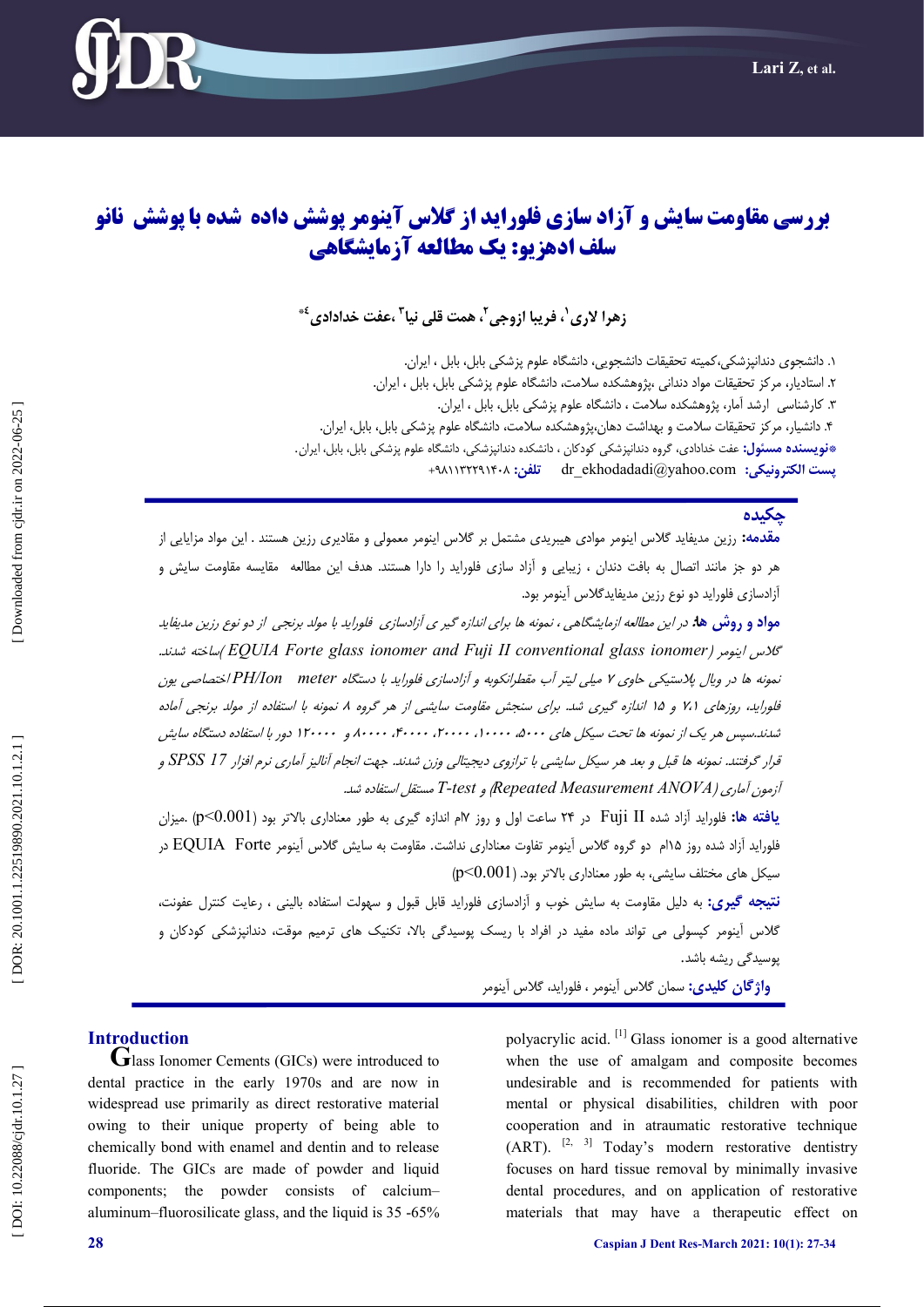demineralized tissues. Chemical adhesion to tooth structures, remineralization, caries prevention effects due to fluoride release, LCTE (Linear Coefficient of Thermal Expansion) similar to tooth structures, biocompatibility and low cellular toxicity have made glass ionomer cements a clinically preferred restorative material. However, despite many advantages, they have lower mechanical and physical properties in comparison with amalgam and composites, such as low fracture strength, toughness and wear resistance, and they are very sensitive to moisture and dehydration. [4]

Wear of dental restorative materials is one of the main concerns in long -term clinical services. It is defined as a loss of material mass or change in anatomic contour, which occurs on dental materials and restorations. [4] There are different wear mechanisms including abrasion, attrition, adhesion, chemical degradation and fatigue ; among them abrasion is the most common mechanism associated with occlusion in oral environment.

Abrasion occurs when two surfaces are in contact with each other by sliding with or without a third component like tooth paste or food particles which make it three or two-body abrasion.<sup>[5]</sup>

Salinovic et al. and Moshaverinia et al. compared mechanical properties like hardness and compressive strength in EQUIA Forte and other glass ionomers as well as showed that there were no significant differences between these materials. Nevertheless, it is noteworthy that wear resistance of EQUIA Forte glass ionomers hasn't been studied yet in great detail.<sup>[1, 6]</sup>

There is no question about the importance of fluoride in the prevention and treatment of dental caries. Fluoride absorbs to the surface of partially demineralized crystals, inhibits demineralization by forming more acid –resistant crystals (fluroapatite), and increases the oral environment pH above 5.5 which protects the tooth surface from dissolution. It enhances the deposition of calcium and phosphate into the tooth, rising the remineralization of partially demineralized tissues. [7]

Releasing fluoride and forming chemical bond to dental tissue are two main features of glass ionomer which made it the material of choice for different special cases like high-risk patients with multiple cervical caries and ART. [8] Jafari et al. evaluated fluoride release and recharge ability of two different GICs (EQUIA Forte and Fuji II) in the presence of various fluoride sources after using CPP - ACFP, and they found that Fuji II had higher fluoride release levels. [9] In another study, Dasgupta et al. compared fluoride release of EQUIA Forte Fil with other glass ionomers (GP IX Extra, Beautifil Bulk, Dyract XP, and Tetric NCeram) and their results indicated that EQUIA Forte Fil had the highest fluoride release. [10]

GI restorative systems made of powder and liquid can be prepared by hand -mixing or using sealed capsules. Glass ionomers are usually supplied as a powder and liquid which are dispensed using a scoop and dropper bottle system before hand -mixing. This fabrication process can lead to considerable variations in powder/liquid ratio from what recommended by the manufacturer. Any change in powder/liquid proportion recommended by the manufacturer can compromise physical properties of glass ionomer. Encapsulated glass ionomers decrease operator induced variability and void formation by standardizing the relative proportions of powder and liquid in a sealed capsule. [11]

EQUIA Forte was launched as a new material based on glass hybrid technology consisted of EQUIA Forte Fil (a highly viscous conventional GIC) and EQUIA Forte coat (a nanofilled coating material). EQUIA's powder consists of 95% strontium fluoroaluminosilicate glass including the newly added highly reactive small particles and 5% polyacrylic acid. [12] The liquid component consists of 40% aqueous polyacrylic acid. EQUIA coat is composed of 50% methyl methacrylate and 0.09% camphor Quinone. This hydrophilic low viscosity nanofilled surface coating seals the GIC surface and improves aesthetics by increasing luster and translucency.

The aim of this study was to evaluate and compare the amount of fluoride release and wear resistance of EQUIA Forte encapsulated glass ionomer with Fuji II conventional glass ionomer.

#### **Materials & Methods**

This study was approved by the Ethics Committee of Babol University of Medical Sciences, Babol, Iran (with the code of IR.MUBABOL.REC.1397.036). In the current experimental study, the amount of fluoride release and wear resistance of encapsulated EQUIA Forte glass ionomer( GC America, IL, USA) were compared with Fuji II conventional glass ionomer (GC America,IL, USA). General composition of materials used in this study are provided in table 1 .

DOI: 10.22088/cjdr.10.1.27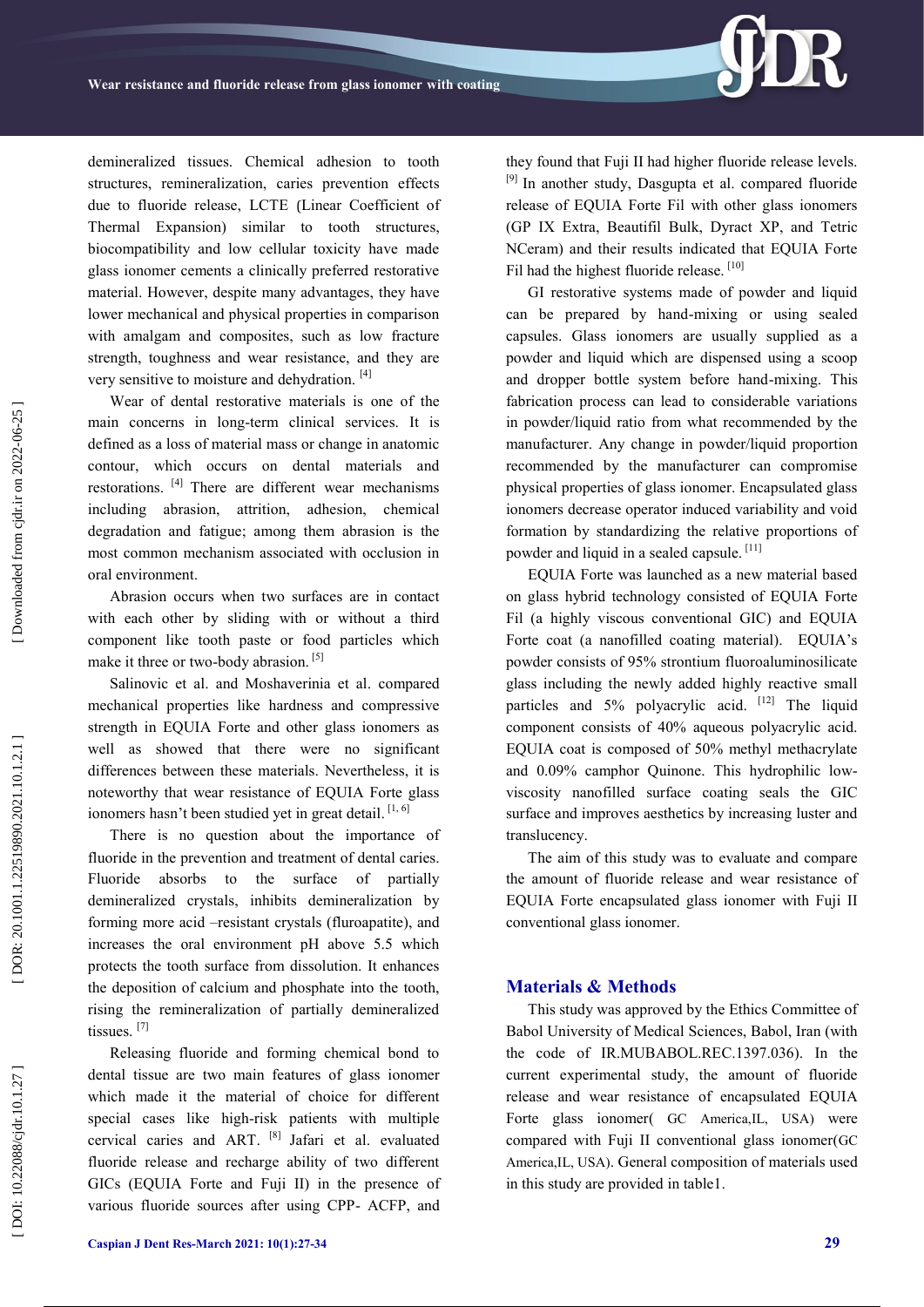| Table1. Materials used in this study |                                          |                               |                                                                                                                         |
|--------------------------------------|------------------------------------------|-------------------------------|-------------------------------------------------------------------------------------------------------------------------|
| <b>Material</b>                      | <b>Type</b>                              | <b>Manufacturer</b>           | <b>General</b><br>composition                                                                                           |
| Fuji II                              | Conventional<br>glass<br><i>s</i> onomer | GC America, IL,<br>USA        | $Power -$<br>fluoroaluminosilicate<br>Liquid-polyacrilic acid                                                           |
| <b>EQUIA</b><br>Forte                | Glass hybrid<br>restorative              | GC America, IL,<br><b>USA</b> | Fluoroaluminosilicate<br>glass, polyacrylic<br>acid powder, surface<br>treated glass                                    |
| <b>EQUIA</b><br>Forte<br>Coat        | Nanofilled<br>resin                      | GC America, IL,<br><b>USA</b> | Methyl methacrylate,<br>colloidal silica, camphor<br>Quinone, urethane,<br>methacrylate,<br>phosphoric ester<br>monomer |

**EQUIA Forte group**: The materials were handled according to the manufacturer's instructions. In order to activate the EQUIA Forte capsule (GC America, USA), the plunger was depressed and inserted on the capsule applier and clicked once to active. Then, the capsules were mixed in a capsule mixer (4000 -4500 rpm) for 10 seconds which were removed and placed in the molds with the help of the GC capsule applier III, and next the top surface of each specimen was covered with a glass slide to ensure smooth surface of glass ionomer.  $[1, 3, 13]$ The specimen was allowed to set at room temperature for 2.30 minutes. Then, a thin layer of EQUIA Forte coat (GC America,USA) was applied on the surface of the specimen using a micro brush and light cured using a LED light curing unit (Valo, Ultradent, USA) with intensity of  $1000$  mw/cm<sup>2</sup> for 20 seconds. EQUIA Forte coat was free of fluoride and contained low -viscosity monomer methyl methacrylate, phosphoric acid ester monomer and photo initiator.

**Fuji II group**: One scoop of powder and two drops of liquid were poured on a glass slab, and the powder was divided into two equal portions. The first portion was mixed with liquid for 15 seconds, and after that, the remaining was added and mixed for 10 seconds. Then, the material was inserted in the mold and covered with a glass slab for two minutes. The specimens were subsequently removed from the molds by applying pressure and the excess extruded material was removed by gentle pressure. All samples were stored independently, in a moist environment at  $37^{\circ}$ C for 24 h. **Wear resistance:** Eight $[4]$  cubic specimens of each glass ionomer were prepared for wear test in a customized

brass mold (10 mm length  $\times$  10 mm width  $\times$  2 mm depth).<sup>[3,5]</sup> Through conducting the wear tests, we observed that the prepared samples broke in high wear cycles, so to avoid this, we reasonably redesigned the mold and increased the depth(height) to 3 mm and made 8 specimens of each glass ionomer in this new mounds (10 mm length  $\times$  10 mm width  $\times$  3 mm depth).

The wear test was performed in P.D.B wearing machine (Pajoohesh Dandanpezeshki Babol, Babol, Iran) that simulates occlusal wear. It is a compressioncycling motion system in which the specimens are moved rotationally and has the ability of three -body wear with diluted (1: 2 with distilled water) toothpaste (Paveh, Paxan Company, Iran).

The cylindrical abrading bar is made up of chromium -cobalt, and the samples of restorative materials were subjected to wear testing against circular, flat -ended chromium -cobalt abrading cylindrical bar with circular contact areas of 1.98 mm<sup>2</sup> at 1-2.5 cycles/sec. Before performing wear test, the diameter of chromium -cobalt bar was measured using a caliper to verify that its dimensions are correct.

Before test, each sample was weighed in analytical scale with an accuracy of up to 0.1 mg (Sartorius ED224s, Sartorius AG, Germany). After specimens were placed in the wear machine, they were abraded in 5000, 10000, 20000,40000, 80000 and 120000 cycles, respectively as well as their weights were measured after each cycle by an analytical scale. The weight loss due to the wear was calculated as the difference between the weight of each specimen before and after each wear cycle.

**Fluoride releasing measurement:** Eight<sup>[13]</sup> cubic specimens of each glass ionomer was prepared in customized brass mold (with the dimension of 10 mm length  $\times$  10 mm width  $\times$  2 mm depth) for measuring the amount of fluoride release. After preparation, each specimen was immersed in 7 ml of deionized water in polyethylene vials and incubated at constant temperature of 37°C for 24 hours. The first measurements of fluoride concentration was made 24 hours after preparation of the suspension. The samples were removed from the vials, and the concentration of fluoride ions in the deionized water was measured using a fluoride ion -selective electrode (Ion Sensitive Electrode Metrohm AG, Switzerland) in PH/ion meter device (PH/Ion meter metrohm, Switzerland). Before measuring the fluoride content, the deionized water in the plastic container was buffered with 0.5 ml of TISAB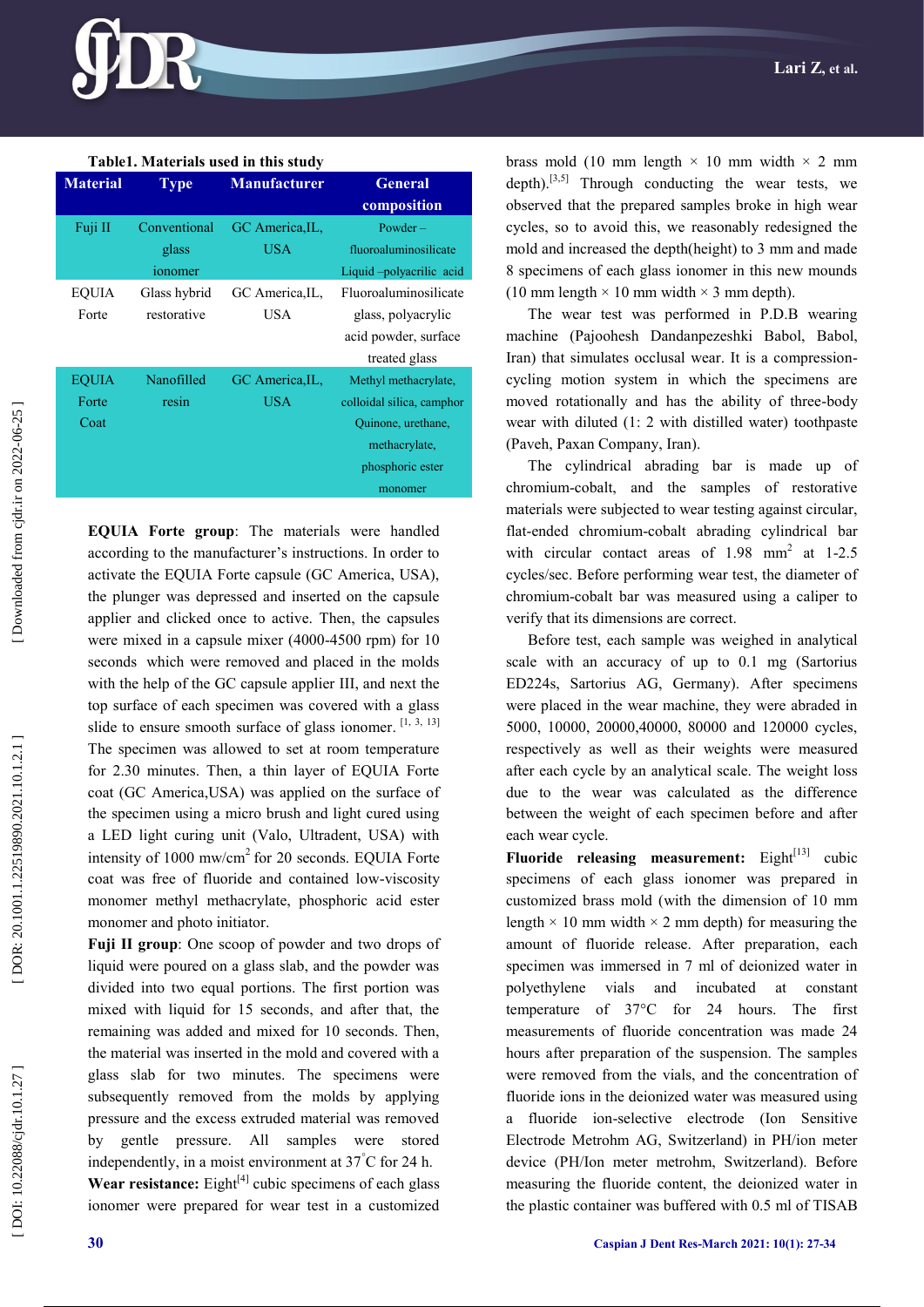III (Total Ionic Strength Adjustment Buffer ) to achieve constant ionic strength (ion concentration) and PH as well as to prevent the generation of fluoride ion complexes. Furthermore, the specimens were rinsed with deionized water, dried with absorbent papers and next, immersed into new containers with 7 ml of deionized water. The same procedure was repeated on days 7 and 15 and expressed in ppm. After measuring fluoride concentration, the electrode was rinsed with deionized water and after being dried, was used for the next sample.

The obtained data were statistically analyzed by SPSS 17 (SPSS Inc.; Chicago, 11, USA) through repeated -measurement ANOVA and independent T -test.

#### **Results**

**Fluoride release:** In the beginning of the study, all specimens were weighted to ensure that there were no voids in their structure. [12] Mean weight for EQUIA Forte glass ionomer and for Fuji II glass ionomer was  $0.57\pm0.01$ g and  $0.56\pm0.02$ g, respectively, and the differences between them wer e found to be statistically insignificant (p=0.57). Repeated Measurement ANOVA analysis showed that the amount of fluoride release significantly decreased with time. (F=4258.42, df=2, p<0.001) The amount of fluoride released from the two glass ionomers during the study period is illustrated in figure 1.



**Figure1. Mean fluoride release (ppm) over time for two glass ionomers**

In EQUIA Forte glass ionomer, the mean fluoride release was 14.53ppm, 8.65ppm and 5.19ppm on days 1,7 and 15, respectively. The decrease rate was statistically significant (p<0.001). For Fuji II glass ionomer, the mean fluoride release on days 1, 7 and 15 was 16.07ppm, 10.33ppm and 5.27ppm, respectively so that like in EQUIA forte glass ionomer, the decrease rate was statistically significant (p<0.001). As shown in fig.1, the EQUIA Forte glass ionomer released considerably less fluoride than Fuji II glass ionomer over the time period of this study  $(F=14.52, df=1$ , p<0.001). The differences in fluoride release between two glass ionomers were significant on days 1  $(1.54$ ppm) and  $7(1.67$ ppm) (p<0.001). However, this difference almost gradually vanished (0.07) on day 15 (p=0.62). For both materials, fluoride release was greatest in the first 24 hour, and after that an incremental decrease was observed.

**Wear resistance:** Repeated -measurement ANOVA demonstrated that there was a significant increase in the mean weight loss of both glass ionomers during the wear cycles. Mean weight loss for EQUIA Forte increases from 2.1mg to 16.5mg and this value enhances from 2.6mg to 16mg for Fuji II.( $F=3643.86$ , d $f=5$ , p<0.001) (fig.2). The mean weight loss in EQUIA Forte glass ionomer was significantly lower than Fuji II glass ionomer in all wear cycles  $(F=989.04, df=1, p<0.001)$ (Fig.2).



**Fig2. Mean weight loss (g) in two groups of glass ionomer in different wear cycles (c1=5000, c2= 10000, c3=20000, c4=40000, c5=80000, c6=120000)**

DOI: 10.22088/cjdr.10.1.27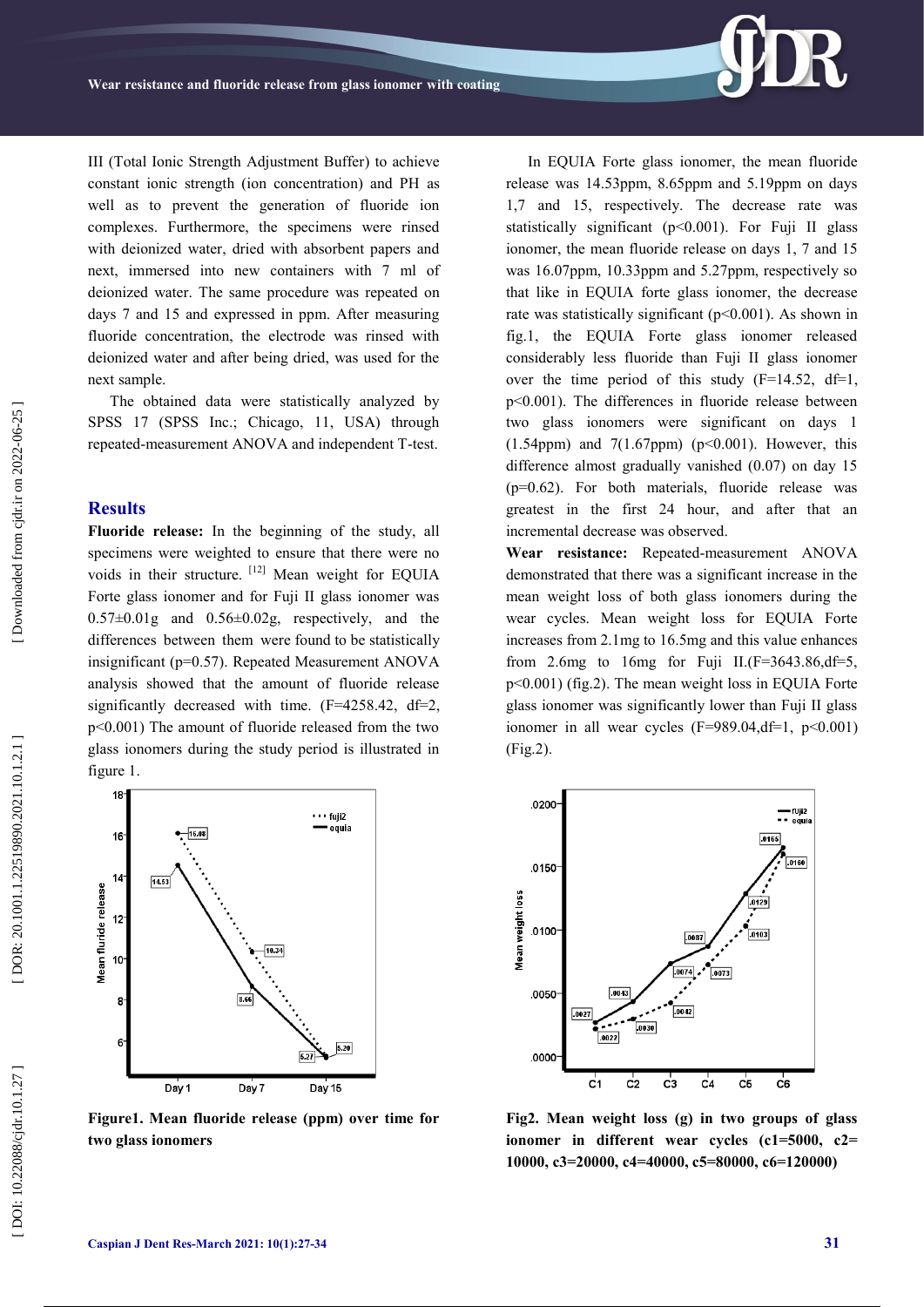

#### **Discussion**

Our findings suggested that both glass ionomers had a similar pattern of fluoride release. The highest amount of fluoride release was seen in the first 24h, and then its rate decreased on day 15. The interactions between glass particles and acid in primary setting cause the glass ionomers to release fluoride rapidly, and it is responsible for the initial high amount of fluoride release during first 24 hours. However, in the second stage, balancing glass particles in the glass ionomer structure and diffusing the fluoride ions in samples' matrix results in a decrease of fluoride concentrations, which confirm the previous studies.  $[12-15]$  The initial high level of fluoride release of glass ionomer restoration will reduce the growth of bacteria, induce remineralization of enamel/dentin and inhibit dental caries.<sup>[16]</sup>

In the current study, all the specimens were incubated at  $37^{\circ}C$ , and the storage media were selected to be deionized water because it was more accessible and based on previous studies glass ionomers release more fluoride in deionized water compared with artificial saliva. Shafizadeh et al. in 2012 have indicated that fluoride releasing of different glass ionomers in artificial saliva is lower than distilled water.<sup>[12]</sup> Moreover, we used polyethylene vial instead of glass tubes because glass can absorb fluoride ions. Many factors such as PH, temperature, method of mixing and porosities in the structure of the material influence the amount of fluoride release. In this paper, all samples were prepared in the same procedure, and all the tests were conducted in the same conditions so we could assume that the aforementioned factors did not affect the veracity of our results.

Our results denoted that the EQUIA Forte glass ionomer had lower fluoride release in comparison with Fuji II glass ionomer happened because of resin coating used in EQUIA Forte that limited fluoride release. Jafari et al.in 2019 demonstrated that fluoride release in EQUIA Forte was lower than that in Fuji II LC, and they concluded that EQUIA Forte coat could reduce the amount of fluoride release.<sup>[9]</sup>

However, in another study Dasgupta et al. in 2018 represented that EQUIA Forte had highest fluoride release in comparison with composite, glass ionomer and resin –modified glass ionomer. They didn't use the coating layer in their study.<sup>[10]</sup> Brzović-Rajić et al. in 2018 also evaluated the amount fluoride release in EQUIA Forte with and without coating layer, and they

stated that fluoride release of EQUIA Forte reached its highest levels without coating. Although coating layer reduces the amount of fluoride release, it is favorable for preventing caries.<sup>[13]</sup> Previous studies have shown low concentration of fluoride still can enhance the deposition of hydroxyapatite in saliva and prevent caries.<sup>[14]</sup> In the current study, it was found that though EQUIA Forte had released lower fluoride than Fuji II, the difference between these two groups in first day was only 1.54ppm. Our findings demonstrated that EQUIA Forte glass ionomer had lower weight loss in all wear tests compared to Fuji II conventional glass ionomer.

In the present study, in order to reach maximum strength, all samples were incubated for 24 hours before performing the wear tests. It is evident that dehydration can decrease the wear resistance of glass ionomers and that is why immediately after mixing, the glass ionomers are weak and not prepared for wear test until they get to final setting which is estimated to take between one hour to 14 days. [1, 17, 18]

Water has an important role in primary setting of glass ionomer. Dehydration and contamination with water in primary setting stage can decrease the physical properties of glass ionomer. In 1990, ADA recommended use of varnish or light -cure resin as coating materials to protect glass ionomers. As a result, the dehydration would be controlled, craze and crack formation decreased and material strength increased. It has been reported that water contamination in setting stage caused surface roughness and decreased wear resistance and physical properties.<sup>[19-21]</sup>

As mentioned before, the EQUIA Forte glass ionomer showed more wear resistance compared to Fuji ii which could be due to coating the surface of glass ionomer with Equia. In addition, Ryu et al. in 2019 showed that EQUIA Forte coat had significantly increased wear resistance of Fuji IX and Fuji II LC. [20] However, the EQUIA Forte coat increased wear resistance of EQUIA Forte encapsulated glass ionomer, but it decreased the amount of fluoride release. Previous studies have confirmed that there is a negative relation between fluoride release and physical properties. [22] For instance, Xiaoming et al. in 2003 have represented that there is a negative linear relation between compressive strength and fluoride release.  $[23]$  In the current study, a P.D.B wear machine was used for wear test. The wear tests were performed with a chrome –cobalt bar because it had similar hardness to enamel. Furthermore, in order to simulate the chew cycles in oral cavity for six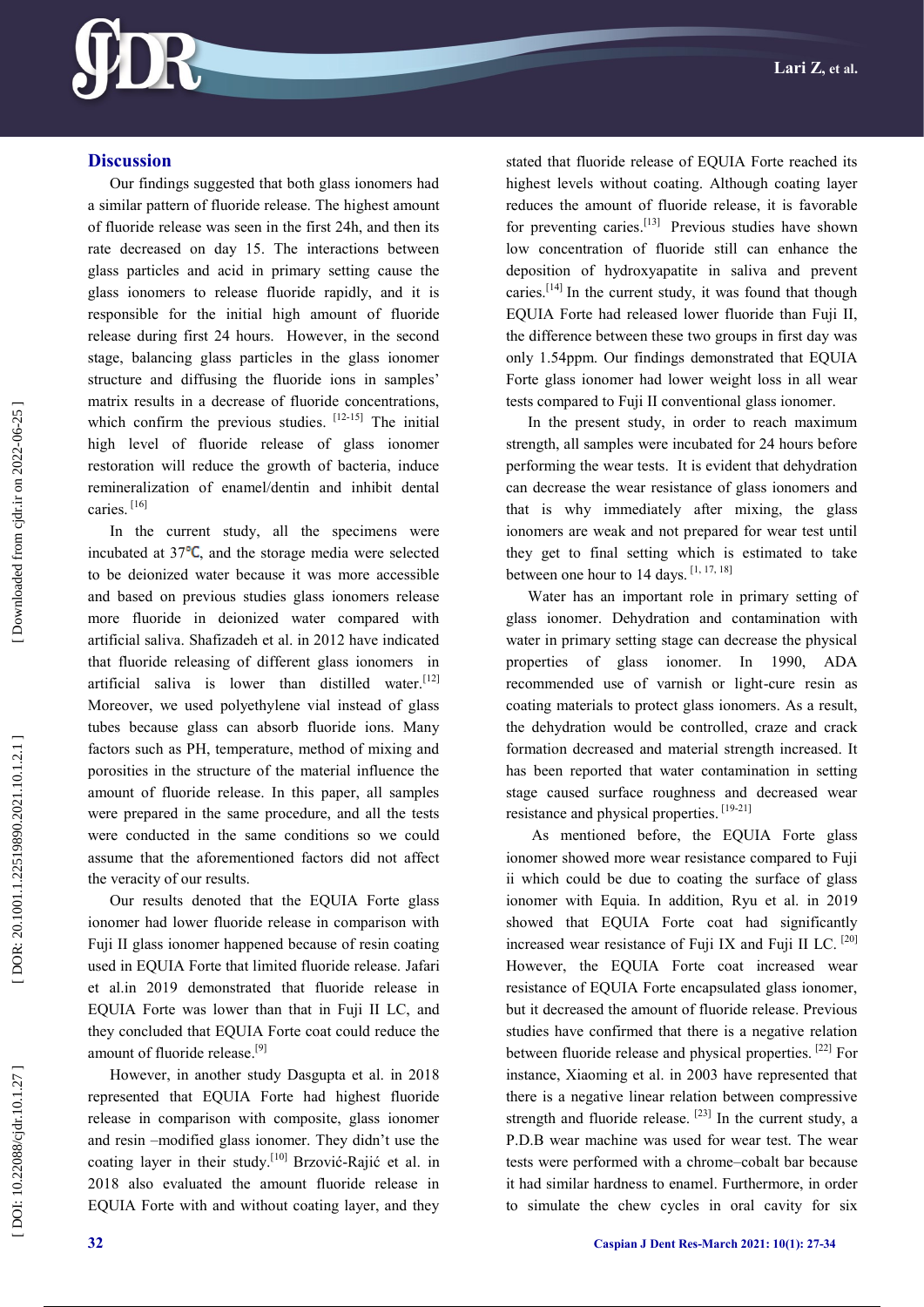

months -one year, the wear tests were conducted to 120000 cycles. [19, 24]

Nevertheless, within the limitations of the study design (specimen size, storage media, etc.) definitive conclusion cannot be made, and further in vivo investigations are needed to evaluate fluoride release and wear resistance in the oral cavity. The clinical significance of the released fluoride is yet to be fully confirmed. The ultimate goal of correlating fluoride release with actual caries reduction is an objective that can only be met by completing controlled clinical studies on materials.

#### **Conclusion**

The wear resistance and fluoride release of EQUIA Forte encapsulated glass ionomer were not significantly different from those of Fuji II glass ionomer. Therefore, due to good wear resistance and acceptable fluoride release, the encapsulated glass ionomer can be a useful material in people at high risk of caries, temporary restoration techniques, pediatric dentistry and root caries .

**Funding:** This study was research project (Grant no: 9746210), supported and funded by Babol University of Medical Sciences.

**Conflict of interest:** We declare no conflict of interest

#### **Authors' Contribution**

The study was designed by Effat khodadadi, Zahra Lari and Fariba Ezoji. The study data were collected by Zahra Lari. Analysis and interpretation of data were performed by Hemmat Gholinia The article was written by Effat khodadadi and Zahra Lari. Study supervision was conducted by Effat Khodadadi. .

#### **References**

- 1. Šalinović I, Stunja M, Schauperl Z, Verzak Ž, Ivanišević Malčić A, Brzović Rajić V. Mechanical Properties of high viscosity glass ionomer and glass hybrid restorative materials. Acta Stomatol Croat 2019;53:125 -31 .
- 2. Molina GF, Cabral RJ, Mazzola I, Lascano LB, Frencken JE. Mechanical performance of encapsulated restorative glass -ionomer cements for

use with atraumatic restorative treatment (ART). J Appl Oral Sci 2013;21:246 .

- 3. Yaghoubi V, Abolghasemzade F, Alaghemand H, Gholinia H. Comparative Evaluation of Wear Rate of Different Riva Glass Ionomers. Int J Adv Biotechnol Res 2016;7:6 .
- 4. Kanik Ö, Turkun LS, Dasch W. In vitro abrasion of resin -coated highly viscous glass ionomer cements: a confocal laser scanning microscopy study. Clin Oral Investig 2017;21:821 -9.
- 5.Abesi F, Safarcherati H, Sadati J, Kheirollahi H. In vitro wear of Ionofil Molar AC quick glass -ionomer cement. Indian J Dent Res 2011;22:731 .
- 6. Moshaverinia M, Navas A, Jahedmanesh N, Shah KC, Moshaverinia A, Ansari S. Comparative evaluation of the physical properties of a reinforced glass ionomer dental restorative material. J Prosthet Dent 2019;122:154 -9.
- 7.Moharam AM, Nabih SM, Ibrahim NM. Effect of fluoride release of different restorative materials on remineraliation of dentin. Int J Adv Res (Indore) 2019;3:43 -50 .
- 8 . Khaghani M, Doostmohammadi A. A comparative study of bioactivity and mechanical properties of micro and nano dental glass ionomer cement particles. J Mash Dent Sch 2014; 38: 11 . [In Persian]
- 9.Jafari K, Hoseini S, Hekmatfar S. Comparative evaluation of the fluoride recharge ability of two glass ionomers obtained from fluoridated dentifrice and CPP -ACFP Paste: An in -vitro study. Dent Mater Tech 2019; 8: 45-51.
- 10 . Dasgupta S, Saraswathi MV, Somayaji K, Pentapati KC, Shetty P. Comparative evaluation of fluoride release and recharge potential of novel and traditional fluoride ‑releasing restorative materials: An in vitro study. J Conserv Dent 2018;21:622 -6.
- 11. Dowling AH, Fleming GJ. Is encapsulation of posterior glass -ionomer restoratives the solution to clinically induced variability introduced on mixing? Dent Mater2008 ; 24:957 -66.
- 12. Shafiezadeh N, Banava N, Foroohari A, Moeini P, Mokhtari S. Fluoride Release from Three Self-Cured Glassinomers in Distilled Water and Artificial Saliva. J Res Dent Sci 2012; 9: 29-35. [In Persian and English]
- 13 . Brzović -Rajić V, Miletić I, Gurgan S, Peroš K, Verzak Ž, Ivanišević-Malčić A. Fluoride Release